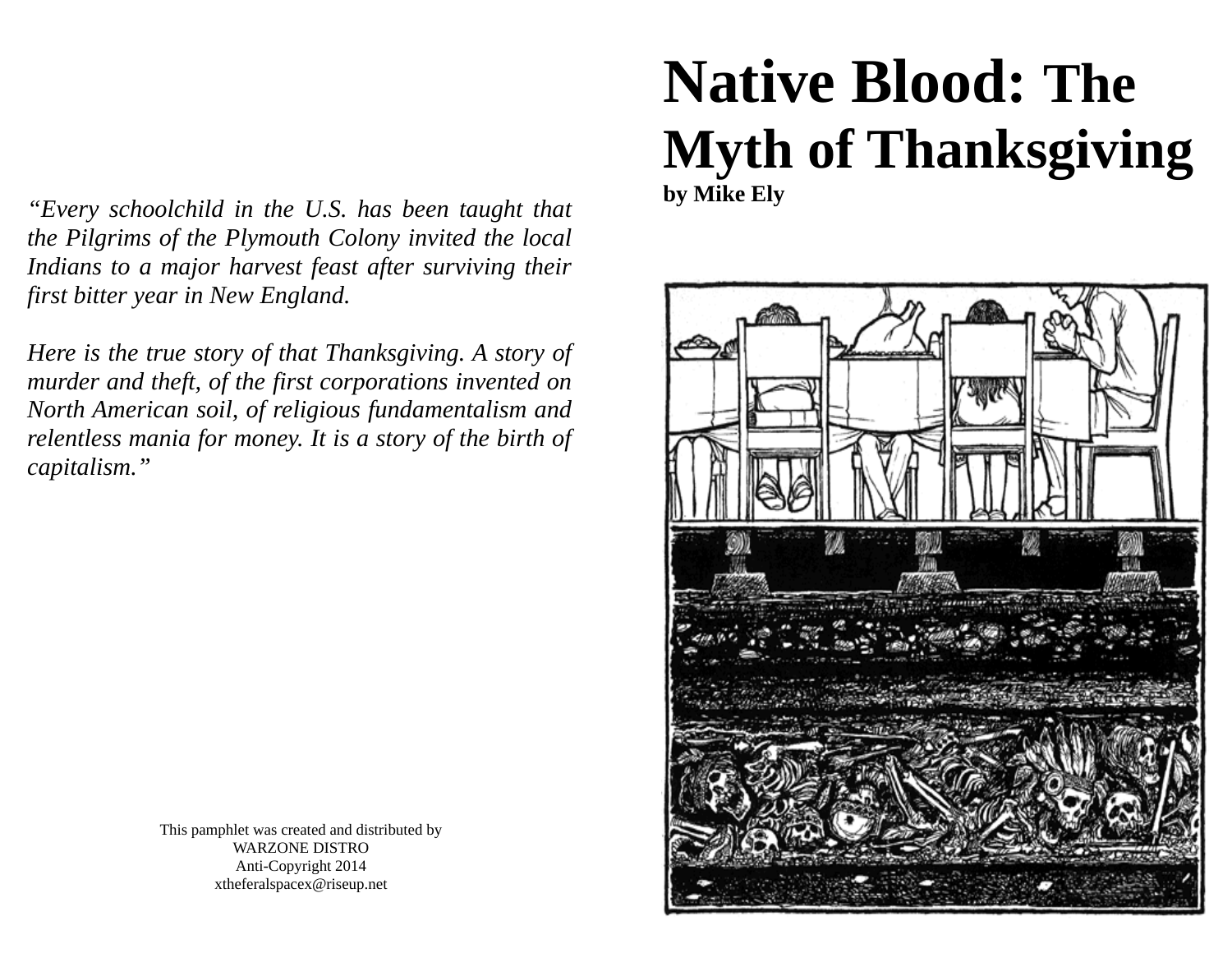The ruling powers of the United States organized people to celebrate Thanksgiving Day because it is in their interest. That's why they created it. The first national celebration of Thanksgiving was called for by George Washington. And the celebration was made a regular legal holiday later by Abraham Lincoln during the civil war (right as he sent troops to suppress the Sioux of Minnesota).

Washington and Lincoln were two presidents deeply involved in trying to forge a unified bourgeois nation-state out of the European settlers in the United States. And the Thanksgiving story was a useful myth in their efforts at U.S. nation-building. It celebrates the "bounty of the American way of life", while covering up the brutal nature of this society.

The Puritan colonists of Massachusetts embraced a line from Psalms 2:8:

"Ask of me, and I shall give thee, the heathen for thine inheritance, and the uttermost parts of the earth for thy possession."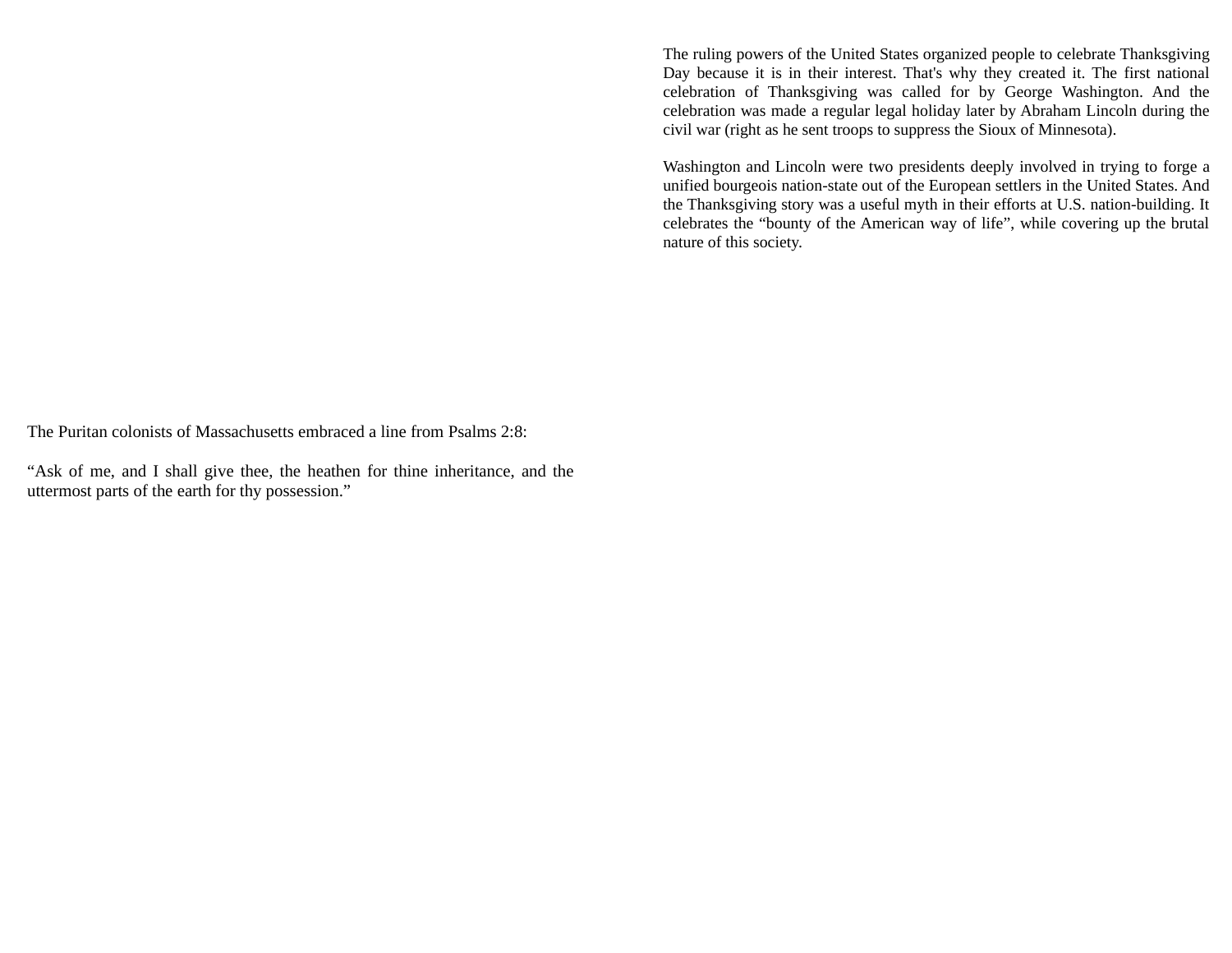Fifty-five years after the original Thanksgiving Day, the Puritans had destroyed the the generous Wampanoag and all other neighboring tribes. The Wampanoag chief King Philip was beheaded. His head was stuck on a pole in Plymouth, where the skull still hung on display 24 years later.

The descendants of these Native peoples are found wherever the Puritan merchant capitalists found markets for slaves: the West Indies, the Azures, Algiers, Spain and England. The grandson of Massasoit, the Pilgrim's original protector, was sold into slavery in Bermuda.

# **Runaways and Rebels**

But even the destruction of Indian tribal life and the enslavement of survivors brought no peace. Indians continued to resist in every available way. Their oppressors lived in terror of a revolt. And they searched for ways to end the resistance. The historian MacLeod writes:

"The first `reservations" were designed for the `wild Irish of Ulster in 1609. And the first Indian reservation agent in America, Gookin of Massachusetts, like many other American immigrants had seen service in Ireland under Cromwell."

The enslaved Indians refused to work and ran away. The Massachusetts government tried to control runaways by marking enslaved Indians: brands were burnt into their skin, and symbols were tattooed into their foreheads and cheeks.

A Massachusetts law of 1695 gave colonists permission to kill Indians at will, declaring it was "lawful for any person, whether English or Indian, that shall find any Indians traveling or skulking in any of the towns or roads (within specified limits), to command them under their guard and examination, or to kill them as they may or can."

The northern colonists enacted more and more laws for controlling the people. A law in Albany forbade any African or Indian slave from driving a cart within the city. Curfews were set up; Africans and Indians were forbidden to have evening get-togethers. On Block Island, Indians were given 10 lashes for being out after nine o'clock. In 1692 Massachusetts made it a serious crime for any white person to marry an African, an Indian or a mulatto. In 1706 they tried to stop the importation of Indian slaves from other colonies, fearing a slave revolt.

# **Celebrate?**

Looking at this history raises a question: Why should anyone celebrate the survival of the earliest Puritans with a Thanksgiving Day? Certainly the Native peoples of those times had no reason to celebrate.

# **Intro to that first occupation**

It is a deep thing that people still celebrate the survival of the early colonists at Plymouth by giving thanks to the Christian God who supposedly protected and championed the European invasion. Let's see the reality of Thanksgiving -- and the founding of the United States in slavery and genocide. The real meaning of all that, then and now, needs to be continually excavated. The myths and lies that surround the past are constantly draped over the horrors and tortures of our present.

We are talking widely among ourselves about occupying Wall Street taking the center of an empire back for the people of the world. We are talking about Occupy Everything sharing our dreams of taking all society away from banks, police, and the heartless authority of money. We hope this moment marks a beginning of the end for them. And yet, just such a moment cannot be understood without remembering that other occupation, the one that marked the beginning of their beginning.

Arrogant invaders occupied a land using the most naked forms of genocide. They invented new forms of slavery, slave trade and profit making. They arrived with their high-tech arms and bibles. They declared all was theirs by divine right, while they took it all with raw force. Put another way: The nation-state who today labels millions of indigenous descendants illegal aliens arrived in boats with only royal corporation papers and their holy book as documents of legitimacy.

That first occupation was a sweeping nightmare that starts with Columbus. It has continued for 500 years. For the Native peoples of today (and therefore for us too) it remains an ongoing story of domination and removal. They are not a people of the past. This is not a process that has ended. yet.

Here, in this essay, we offer only a small piece of that story, that particular episode made especially significant for only one reason: First, the blood-soaked victors of New England genocides celebrated their conquest with thanksgiving. Then the masters of an expanding empire packaged that celebration in a mythology that survives today. Every schoolchild in the U.S. has been taught that the Pilgrims of the Plymouth Colony invited the local Indians to a major harvest feast after surviving their first bitter year in New England.

Here is the true story of that Thanksgiving. A story of murder and theft, of the first corporations invented on North American soil, of religious fundamentalism and relentless mania for money. It is a story of the birth of capitalism.

This piece is intended to be shared at this holiday time. Pass it on. Serve a little truth with the usual stuffing.

\* \* \* \* \* \* \* \* \*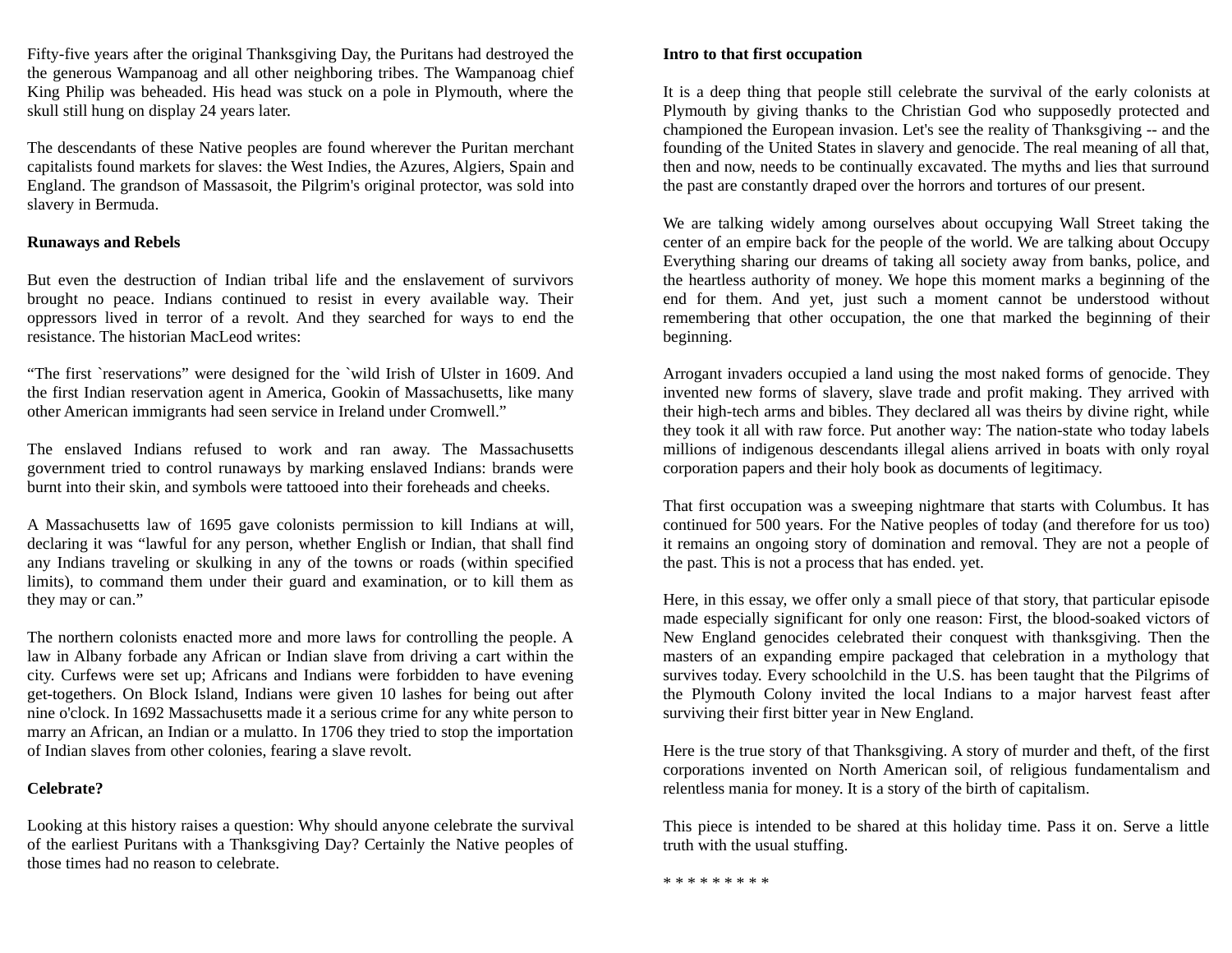#### **Armed arrival after European disease had struck a coast**

In mid-winter 1620 the English ship Mayflower landed on the North American coast, delivering 102 exiles. The original Native people of this stretch of shoreline had already been killed off. In 1614 a British expedition had landed there. When they left, they took 24 Indians as slaves and left smallpox behind. Three years of plague wiped out between 90 and 96 percent of the inhabitants of the coast, destroying most villages completely.

The Europeans landed and built their colony called the Plymouth Plantation near the deserted ruins of the Indian village of Pawtuxet. They ate from abandoned cornfields grown wild. Only one Pawtuxet named Squanto had survived. He had spent the last years as a slave to the English and Spanish in Europe. Squanto spoke the colonists language and taught them how to plant corn and how to catch fish until the first harvest. Squanto also helped the colonists negotiate a peace treaty with the nearby Wampanoag tribe, led by the chief Massasoit.

These were very lucky breaks for the colonists. The first Virginia settlement had been wiped out before they could establish themselves. Thanks to the good will of the Wampanoag, the settlers not only survived their first year but had an alliance with the Wampanoags that would give them almost two decades of peace.

John Winthrop, a founder of the Massahusetts Bay colony considered this wave of illness and death to be a divine miracle. He wrote to a friend in England, "But for the natives in these parts, God hath so pursued them, as for 300 miles space the greatest part of them are swept away by smallpox which still continues among them. So as God hath thereby cleared our title to this place, those who remain in these parts, being in all not 50, have put themselves under our protection."

The deadly impact of European diseases and the good will of the Wampanoag allowed the settlers to survive their first year.

In celebration of their good fortune, the colony's governor, William Bradford, declared a three-day feast of thanksgiving after that first harvest of 1621.

#### **How the Puritans Stole the Land**

#### **Original inhabitants before the European invasion**

But the peace that produced the Thanksgiving Feast of 1621 meant that the Puritans would have 15 years to establish a firm foothold on the coast. Until 1629 there were no more than 300 settlers in New England, scattered in small and isolated settlements. But their survival inspired a wave of Puritan invasion that soon established growing Massachusetts towns north of Plymouth: Boston and Salem. For 10 years, boatloads of new settlers came. And as the number of Europeans

By the 1670s there were about 30,000 to 40,000 white inhabitants in the United New England Colonies, 6,000 to 8,000 able to bear arms. With the Pequot destroyed, the Massachusetts and Plymouth colonists turned on the Wampanoag, the tribe that had saved them in 1620 and probably joined them for the original Thanksgiving Day.

In 1675 a Christian Wampanoag was killed while spying for the Puritans. The Plymouth authorities arrested and executed three Wampanoag without consulting the tribal chief, King Philip. The Wampanoag went to war.

The Indians applied some military lessons they had learned: they waged a guerrilla war which overran isolated European settlements and were often able to inflict casualties on the Puritan soldiers. The colonists again attacked and massacred the main Indian populations.

When this war ended, 600 European men, one-eleventh of the adult men of the New England Colonies, had been killed in battle. Hundreds of homes and 13 settlements had been wiped out. But the colonists won.

In their victory, the settlers launched an all-out genocide against the remaining Native people. The Massachusetts government offered 20 shillings bounty for every Indian scalp, and 40 shillings for every prisoner who could be sold into slavery. Soldiers were allowed to enslave any Indian woman or child under 14 they could capture. The "Praying Indians" who had converted to Christianity and fought on the side of the European troops were accused of shooting into the treetops during battles with "hostiles." They were enslaved or killed. Other "peaceful" Indians of Dartmouth and Dover were invited to negotiate or seek refuge at trading posts and were sold onto slave ships.

It is not known how many Indians were sold into slavery, but in this campaign, 500 enslaved Indians were shipped from Plymouth alone. Of the 12,000 Indians in the surrounding tribes, probably about half died from battle, massacre and starvation.

After King Philip's War, there were almost no Indians left free in the northern British colonies. A colonist wrote from Manhattan's New York colony: "There is now but few Indians upon the island and those few no ways hurtful. It is to be admired how strangely they have decreased by the hand of God, since the English first settled in these parts."

In Massachusetts, the colonists declared a "day of public thanksgiving" in 1676, saying, "there now scarce remains a name or family of them [the Indians] but are either slain, captivated or fled."

Three hundred and fifty years later the Puritan phrase "a shining city on the hill" became a favorite quote of conservative speechwriters.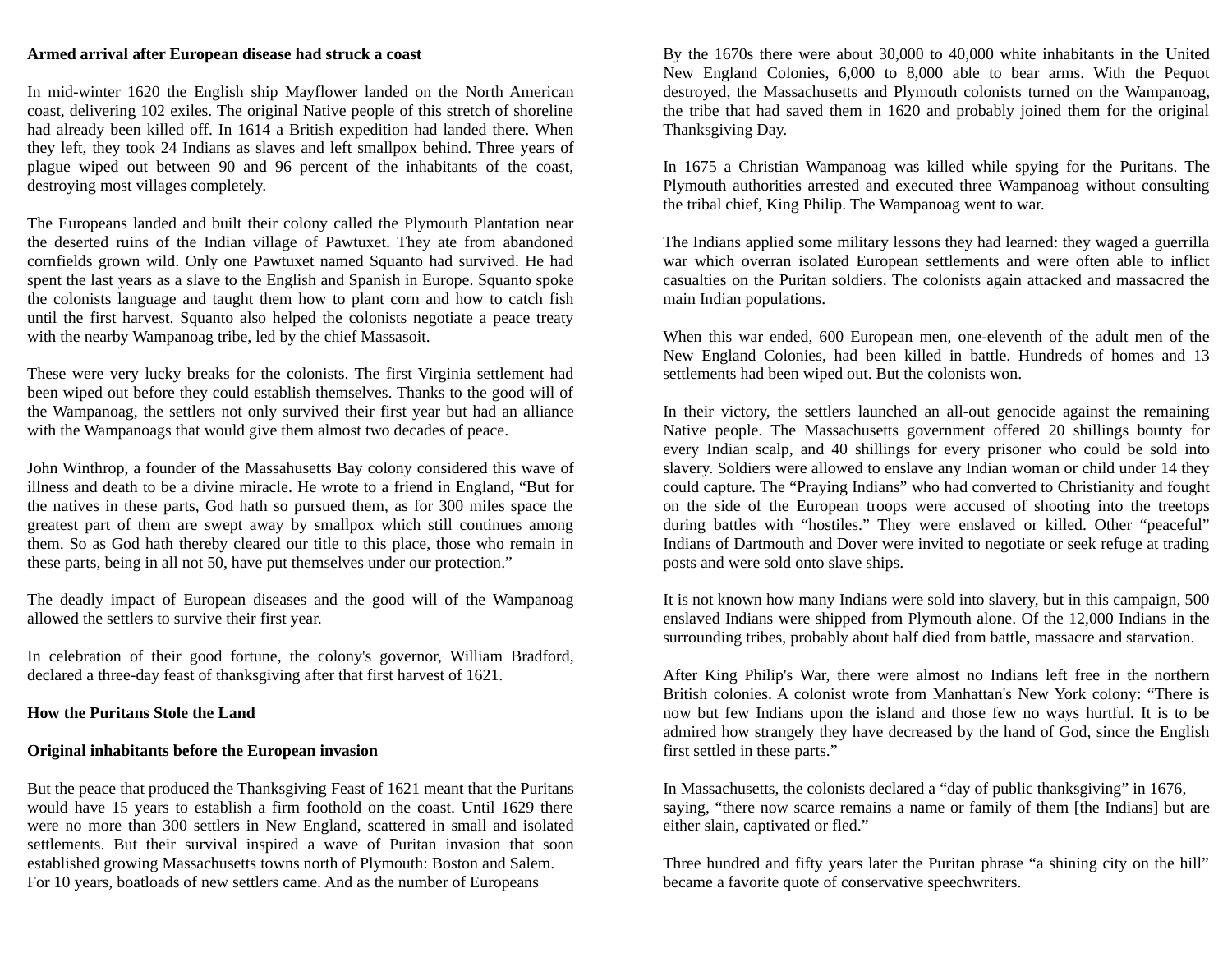# **Discovering the Profits of Slavery**

This so-called "Pequot war" was a one-sided murder and slaving expedition. Over 180 captives were taken. After consulting the bible again, in Leviticus 24, the colonial authorities found justification to kill most of the Pequot men and enslave the captured women and their children. Only 500 Pequot remained alive and free. In 1975 the official number of Pequot living in Connecticut was 21.

Some of the war captives were given to the Narragansett and Massachusetts allies of the British. Even before the arrival of Europeans, Native peoples of North America had widely practiced taking war captives from other tribes as hostages and slaves.

The remaining captives were sold to British plantation colonies in the West Indies to be worked to death in a new form of slavery that served the emerging capitalist world market. And with that, the merchants of Boston made a historic discovery: the profits they made from the sale of human beings virtually paid for the cost of seizing them.

One account says that enslaving Indians quickly became a "mania with speculators." These early merchant capitalists of Massachusetts started to make genocide pay for itself. The slave trade, first in captured Indians and soon in kidnapped Africans, quickly became a backbone of New England merchant capitalism.

#### **Thanksgiving in the Manhattan Colony**

In 1641 the Dutch governor Kieft of Manhattan offered the first "scalp bounty" his government paid money for the scalp of each Indian brought to them. A couple years later, Kieft ordered the massacre of the Wappingers, a friendly tribe. Eighty were killed and their severed heads were kicked like soccer balls down the streets of Manhattan. One captive was castrated, skinned alive and forced to eat his own flesh while the Dutch governor watched and laughed. Then Kieft hired the notorious Underhill who had commanded in the Pequot war to carry out a similar massacre near Stamford, Connecticut. The village was set fire, and 500 Indian residents were put to the sword.

A day of thanksgiving was proclaimed in the churches of Manhattan. As we will see, the European colonists declared Thanksgiving Days to celebrate mass murder more often than they did for harvest and friendship.

# **The Conquest of New England**

increased, they proved not nearly so generous as the Wampanoags.

#### **After the first colonies were established, the Pequod war**

On arrival, the Puritans and other religious sects discussed "who legally owns all this land." They had to decide this, not just because of Anglo-Saxon traditions, but because their particular way of farming was based on individual not communal or tribal" ownership. This debate over land ownership reveals that bourgeois "rule of law" does not mean "protect the rights of the masses of people."

Some settlers argued that the land belonged to the Indians. These forces were excommunicated and expelled. Massachusetts Governor Winthrop declared the Indians had not subdued the land, and therefore all uncultivated lands should, according to English Common Law, be considered public domain. This meant they belonged to the king. In short, the colonists decided they did not need to consult the Indians when they seized new lands, they only had to consult the representative of the crown (meaning the local governor).

# **Training of the Massachusetts militia, 1637. The means of genocide and theft.**

The colonists embraced a line from Psalms 2:8.

"Ask of me, and I shall give thee, the heathen for thine inheritance, and the uttermost parts of the earth for thy possession."

Since then, European settler states have similarly declared god their real estate agent: from the Boers seizing South Africa to the Zionists seizing Palestine.

The European immigrants took land and enslaved Indians to help them farm it. By 1637 there were about 2,000 British settlers. They pushed out from the coast and decided to remove the inhabitants.

# **The Shining City on the Hill**

Where did the Plymouth and Massachusetts colonies of Puritan and separatist pilgrims come from and what were they really all about?

# **A self-serving historical lie. The myth of co-existence and love promoted by Thanksgiving**

Governor Winthrop, a founder of the Massachusetts colony, said, "We shall be as a City upon a Hill, the eyes of all people are upon us." The Mayflower Puritans had been driven out of England as subversives. The Puritans saw this religious colony as a model of a social and political order that they believed all of Europe should adopt. The Puritan movement was part of a sweeping revolt within English society